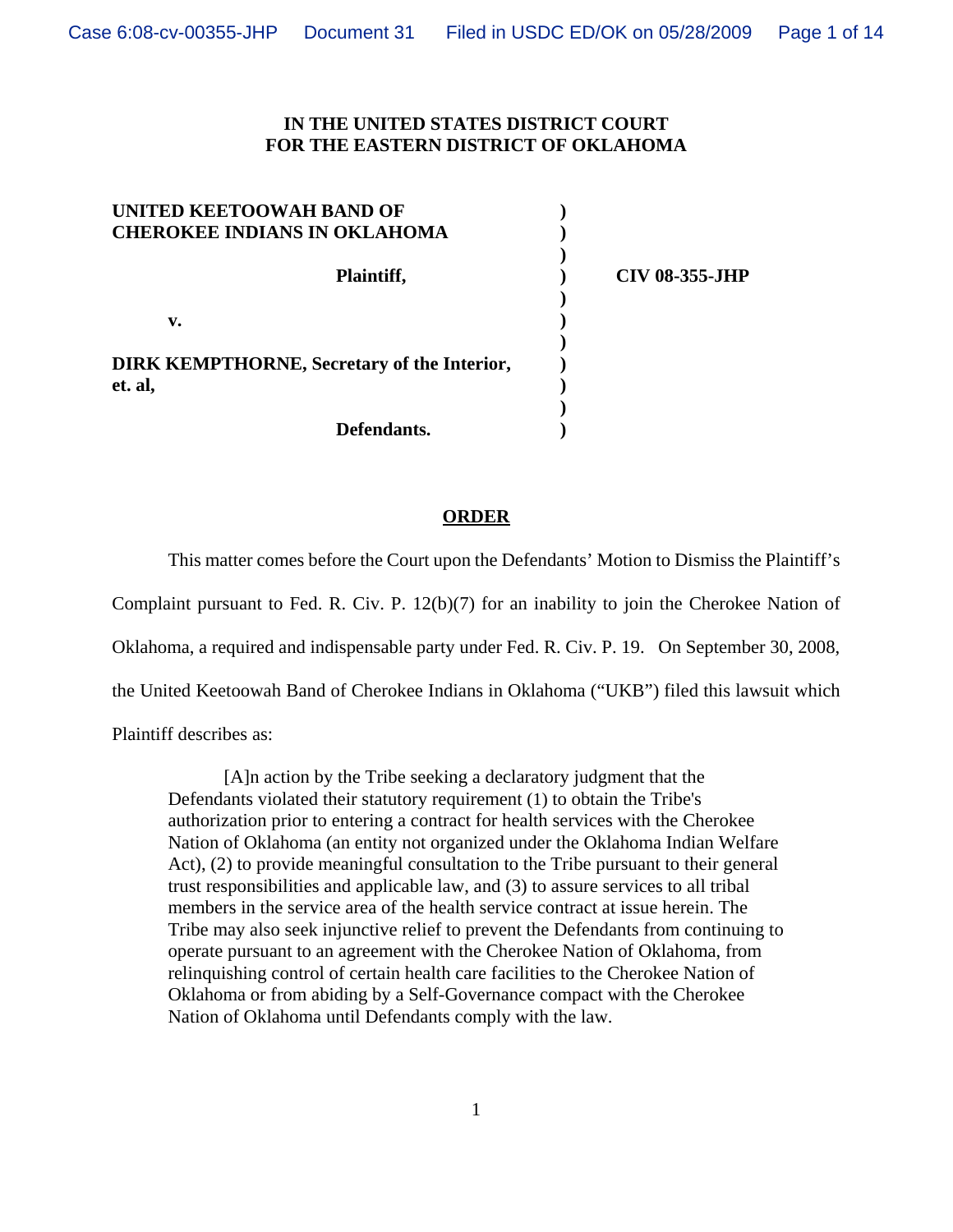UKB Complaint  $\P$  1. In its Complaint, Plaintiff seeks not only a variety of declaratory

judgments, but also prays for injunctive relief which would impact Defendants' relationship with

a non-party, the Cherokee Nation of Oklahoma ("Cherokee Nation"):

- 1. For a declaratory judgment stating that Defendants are in violation of the statutory requirements of 25 U.S.C.  $\S$  450b(1) and 25 C.F.R.  $\S$  900.8(d)(1).
- 2. For a declaratory judgment stating that Defendants' violation of 25 U.S.C.§ 450b(l) and 25 C.F.R. § 900.8(d)(l) is a breach of Defendants' general trust duties and violation of applicable law.
- 3. For injunctive relief preventing Defendants from continuing to operate pursuant to an agreement with the CNG, relinquishing control of Hastings to CNG, or abiding by the CNG Self-Governance compact until Defendants comply with the aforementioned provisions of law.
- 4. For a declaratory judgment that Defendants are in violation of 25 U.S.C. §  $450j(i)(l)$ .
- 5. For injunctive relief preventing Defendants from continuing to operate pursuant to an agreement with the CNG, relinquishing control of Hastings to CNG, or abiding by the CNG Self-Governance compact until Defendants comply with  $25$  U.S.C.  $\S$  450 $j(i)(1)$ .
- 6. For a declaratory judgment stating that Defendants have not consulted with the Tribe regarding the IHS budgetary process and the operations under the agreements with CNG for services impacting the Tribe and its members as required by 25 C.F.R. § 900.3(b)(6) and 25 .
- 7. For a declaratory judgment stating that Defendants are in violation of 25 C.F.R. § 900.3(b)(6).
- 8. For a declaratory judgment stating that Defendants' failure to consult in accordance with 25 C.F.R. § 900.3(b)(6) and 25 U.S.C. § 1631 has deprived the Tribe from fully participating in the management, planning, and administration of programs impacting its tribal members, in direct contravention to the stated purpose of the ISDEAA.
- 9. For a declaration requiring that Defendants provide meaningful consultation to the Tribe regarding the IHS Facility and all relative contracts, further addressing the concerns of the Tribe and its members regarding their access to healthcare.
- 10. For an order enjoining Defendants from relinquishing control of Hastings to CNO, or abiding by the CNO compact unless and until Defendant adequately complies with its general trust obligation to provide meaningful consultation to the Tribe regarding the IHS Facility in accordance with all applicable law.
- 11. For an award of the cost of the suit, without limitation, attorneys' fees under the Equal Access to Justice Act, 28 U.S.C. § 2412, and other applicable federal statues, and under general principals of law and equity, and the fees and costs for expert assistance.
- 12. For such other and further relief, both at law and in equity, to which the Tribe is or may show itself entitled.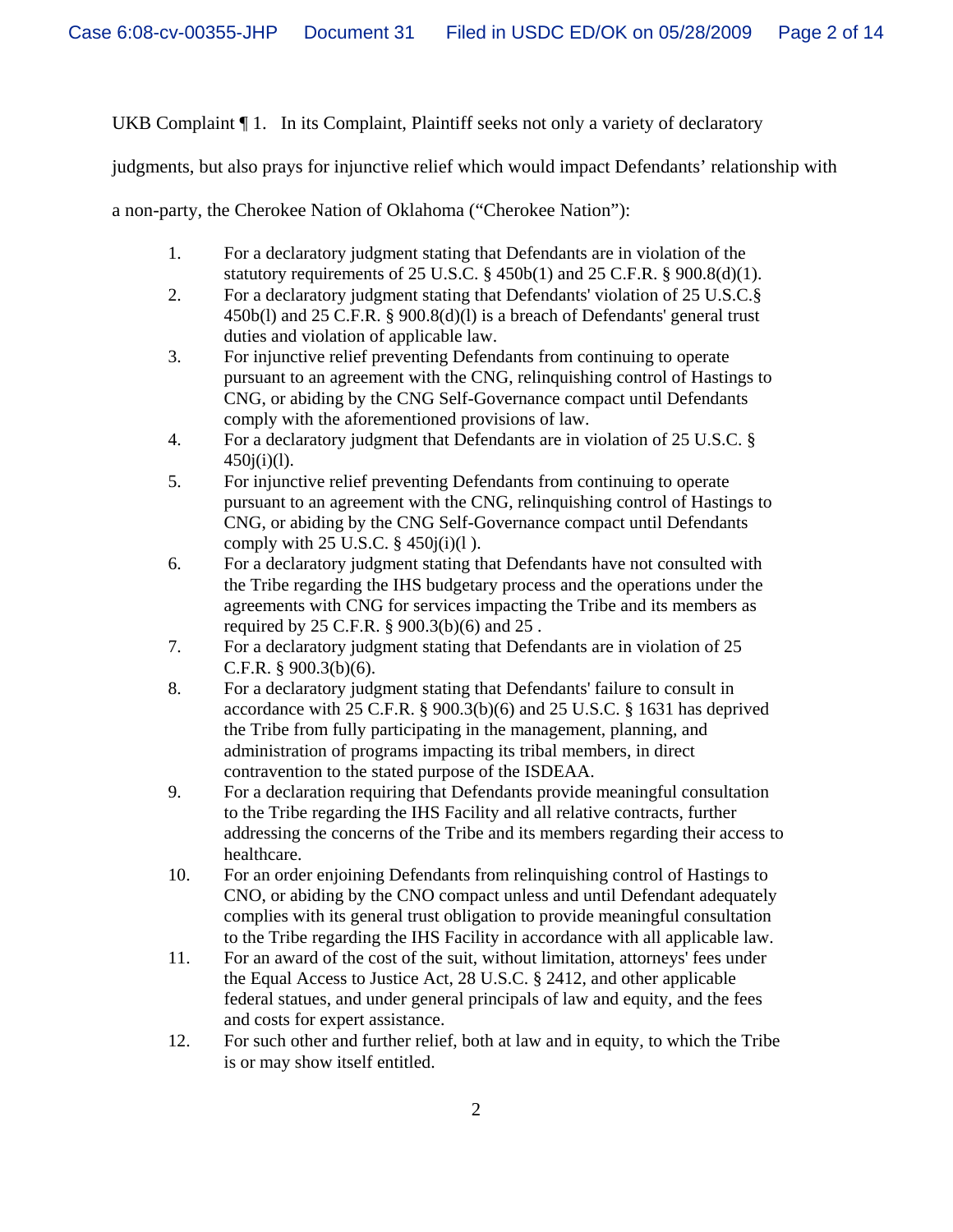UKB Complaint, p. 14-16.

## **I. PROCEDURAL BACKGROUND**

As authorized under the Indian Self-Determination and Education Assistance Act ("ISDEAA"), 25 U.S.C.  $\S$ 450 et seq., the United States recently transferred a hospital located in Tahlequah, Oklahoma, the W. W. Hastings Indian Hospital ("Hastings Hospital"), from the Indian Health Service ("IHS") to the Cherokee Nation. Cherokee Nation assumed operation of all programs, services, functions and activities at Hastings Hospital under an ISDEAA compact or contract<sup>1</sup> with IHS.

UKB responded to the transfer by filing the instant Complaint challenging the contract between IHS and the Cherokee Nation. In each count of the Complaint, UKB asks the court to declare the contract between Cherokee Nation and IHS is unlawful and to enjoin IHS actions pursuant to the contract. UKB Complaint ¶¶ 28, 32, 38, 44.

Defendants have filed a motion asking this Court to dismiss this action pursuant to Fed.R.Civ.P. 19 and find the Complaint fails to join the Cherokee Nation, a required and indispensable party under Fed. R. Civ. P. 19. UKB responded, arguing Defendants must produce actual evidence showing Cherokee Nation's interest in the litigation. UKB further claims that it merely seeks declaratory relief and is not seeking to invalidate or disrupt the agreement between Defendants and Cherokee Nation. Defendants ask this Court to hold that joinder of the Cherokee Nation is not feasible because the Cherokee Nation, as a federally-

<sup>&</sup>lt;sup>1</sup>The term "compact" is used to refer to an agreement between sovereign entities. The term "contract" as used in this memorandum is intended to include such compacts.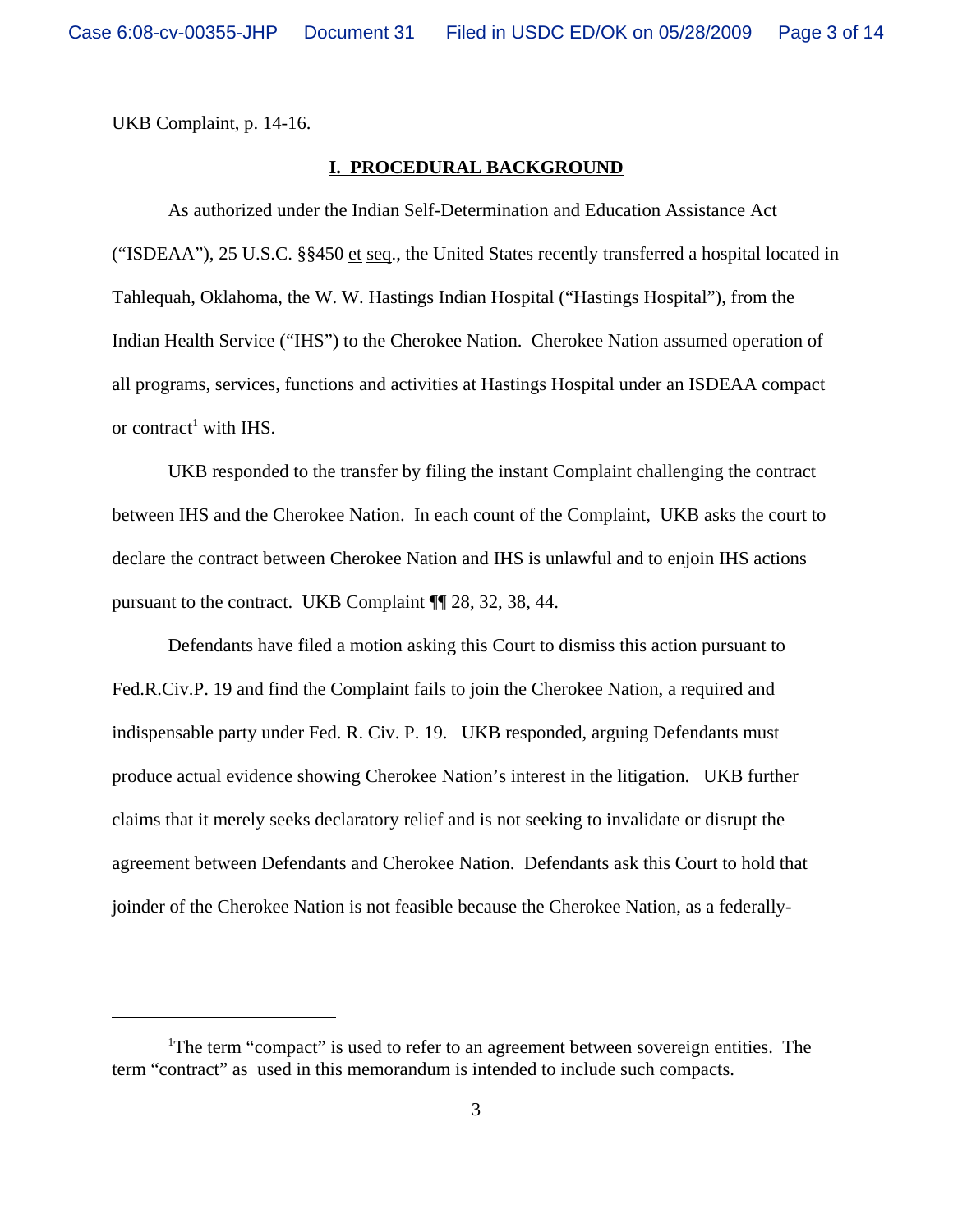recognized tribal government, possesses sovereign immunity and also urges that equity and good conscience require dismissal.

#### **II. STATUTORY BACKGROUND**

#### **A. The Indian Health Service and Its Authorizing Statutes**

In 1954, Congress transferred responsibility for the health care of American Indians and Alaska Natives from within the Department of the Interior ("DOI"), Bureau of Indian Affairs ("BIA"), to what is now IHS, an agency within the Department of Health and Human Services ("HHS"). See U.S. CONST. ART. I sect. 8, cl. 3 (granting Congress the plenary power to legislate in the field of Indian affairs). IHS' principal mission is to provide primary health care for the approximately 1.9 million American Indians and Alaska Natives throughout the United States. See IHS Fact Sheet: Year 2008 Profile (June 2008), http://info.ihs.gov/Profile08.asp ("2008 Profile"). See also S. Rep. No. 102-392, 102d Cong., 2d Sess., at 2-3 (1992), reprinted in 1992 U.S.C.C.A.N. 3943 (identifying 1.5 million American Indians and Alaska Natives at that time); and Lincoln v. Vigil, 508 U.S. 182, 185 (1993) (identifying 1.6 million American Indians and Alaska Natives at that time).

IHS provides health care to American Indians and Alaska Natives through three separate mechanisms: (1) by administering health care services directly through IHS facilities and with IHS' own employees; (2) by contracting with tribes and tribal organizations to allow tribes to independently operate health care delivery programs previously operated by IHS; and (3) by funding contracts and grants to organizations operating health programs for urban Indians. S. Rep. No. 102-392, at 4. Under the first two mechanisms, IHS and its tribal contractors deliver health care services through 163 "service units" that are grouped geographically within 12 IHS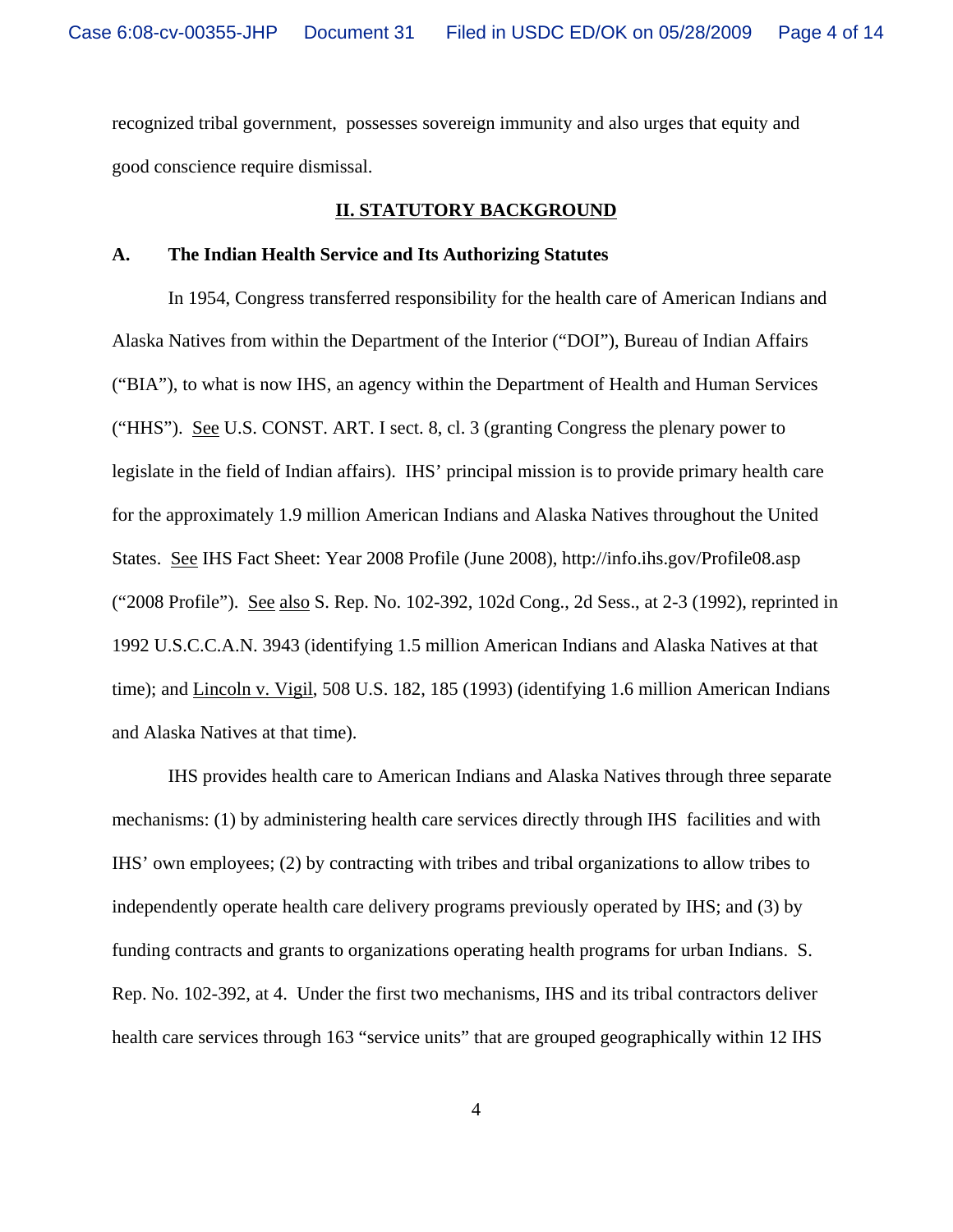Area Offices and overseen by a Headquarters Office located in Rockville, Maryland. 2008 Profile.

IHS' authority to provide health care services to American Indians and Alaska Natives flows from two primary statutes. The first, the Snyder Act, 25 U.S.C. §13, is a general and broad statutory mandate authorizing IHS to "expend such moneys as Congress may from time to time appropriate for the benefit, care, and assistance of the Indians" for the "relief of distress and conservation of health." 25 U.S.C. §13 (providing the authority to BIA); and 42 U.S.C. §2001(a) (transferring the responsibility for Indian health care to IHS). The second, the Indian Health Care Improvement Act, 25 U.S.C. §1601 et seq*.*, establishes numerous programs specifically created by Congress to address particular Indian health initiatives, such as alcohol and substance abuse, diabetes, medical training, and urban Indian health.

## **B. The Indian Self-Determination and Education Assistance Act**

In 1975, Congress enacted the Indian Self-Determination and Education Assistance Act ("ISDEAA"), codified at 25 U.S.C. §§450 et seq., and designed the statute to foster Indian self-government by permitting the total transfer of certain Federal programs to tribal governments and other tribal organizations. 25 U.S.C. §§450, 450a. In the opening paragraphs of the ISDEAA, Congress declared its commitment to the Federal Government's unique relationship and responsibility to Indian tribes and to Indian people. Id*.* Further, Congress declared that this relationship should be carried out through the establishment of a meaningful self-determination policy that would decrease Federal domination of programs for Indians and effectuate meaningful participation by Indian tribes in the planning, conduct, and administration of Indian programs and services. Id*.*

5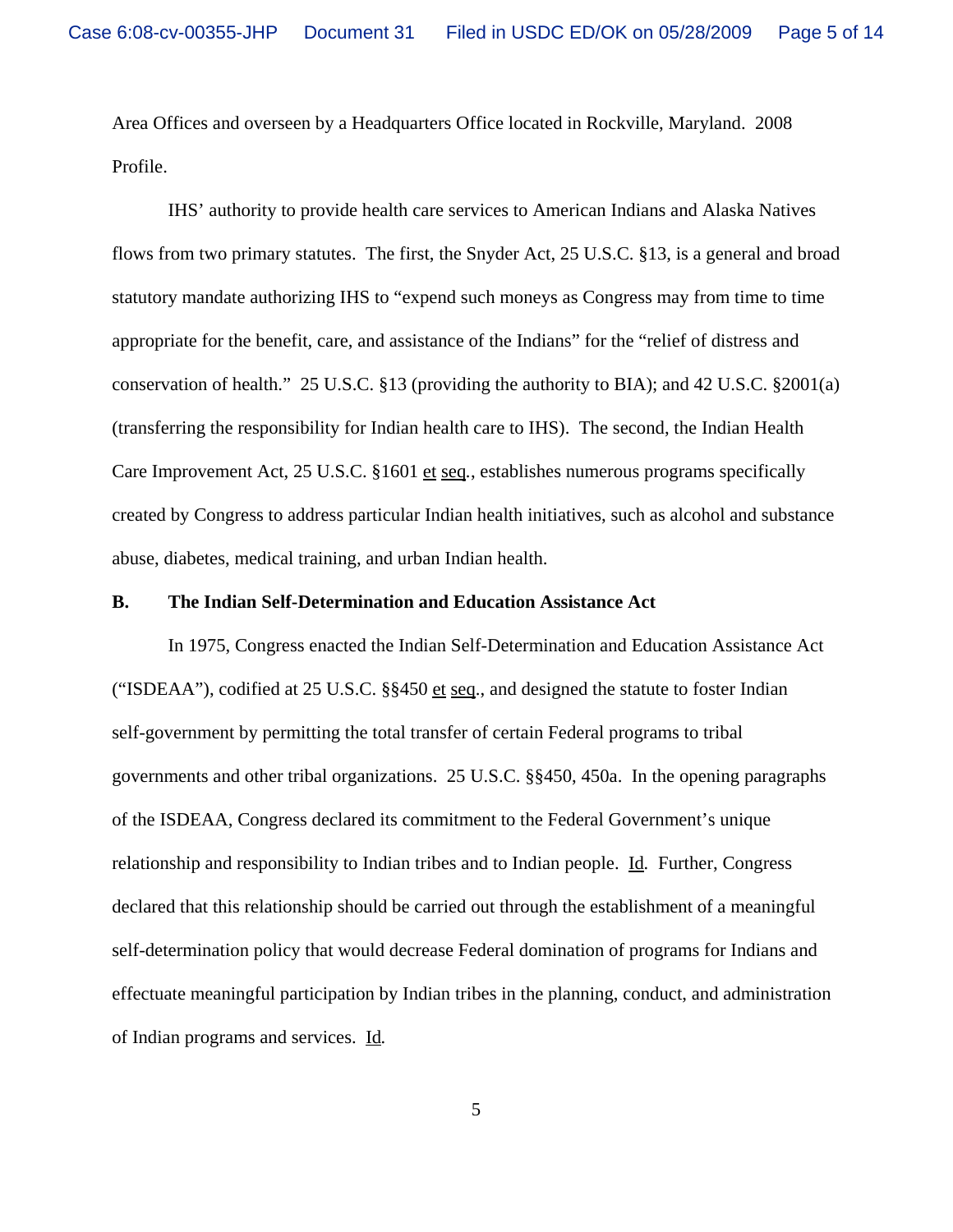The ISDEAA directs the Secretary of HHS, upon the request of an Indian tribe, to enter into a "self-determination compact" with that tribe. 25 U.S.C. §§450f(a)(1), 450b(I) (defining Secretary). A self-determination compact is a contract between a tribe or tribal organization and the Secretary for the "planning, conduct and administration of programs or services which are otherwise provided [by IHS] to Indian tribes and their members pursuant to Federal law." Id. §450b(j). By the end of fiscal year 2007, IHS had entered contracts with 323 tribes and tribal organizations under the ISDEAA. IHS Fact Sheet: Tribal Self-Determination (January 2008), available at http://info.ihs.gov/TrblSlfDtrm.asp.

The ISDEAA states that "nothing" in the Act shall be construed as "affecting, modifying, diminishing, or otherwise impairing the sovereign immunity from suit enjoyed by an Indian tribe." 25 U.S.C. 450n.

### **C. Cherokee Nation's ISDEAA Contract**

The ISDEAA provides that any Federally-recognized tribe has a right to enter into a selfdetermination contract and to assume operations of health programs previously conducted by IHS. Cherokee Nation entered a contract (also known as a "Self-Governance compact") and assumed control of all applicable programs, services, functions and activities associated with Hastings Hospital on October 1, 2008. UKB Complaint ¶ 13.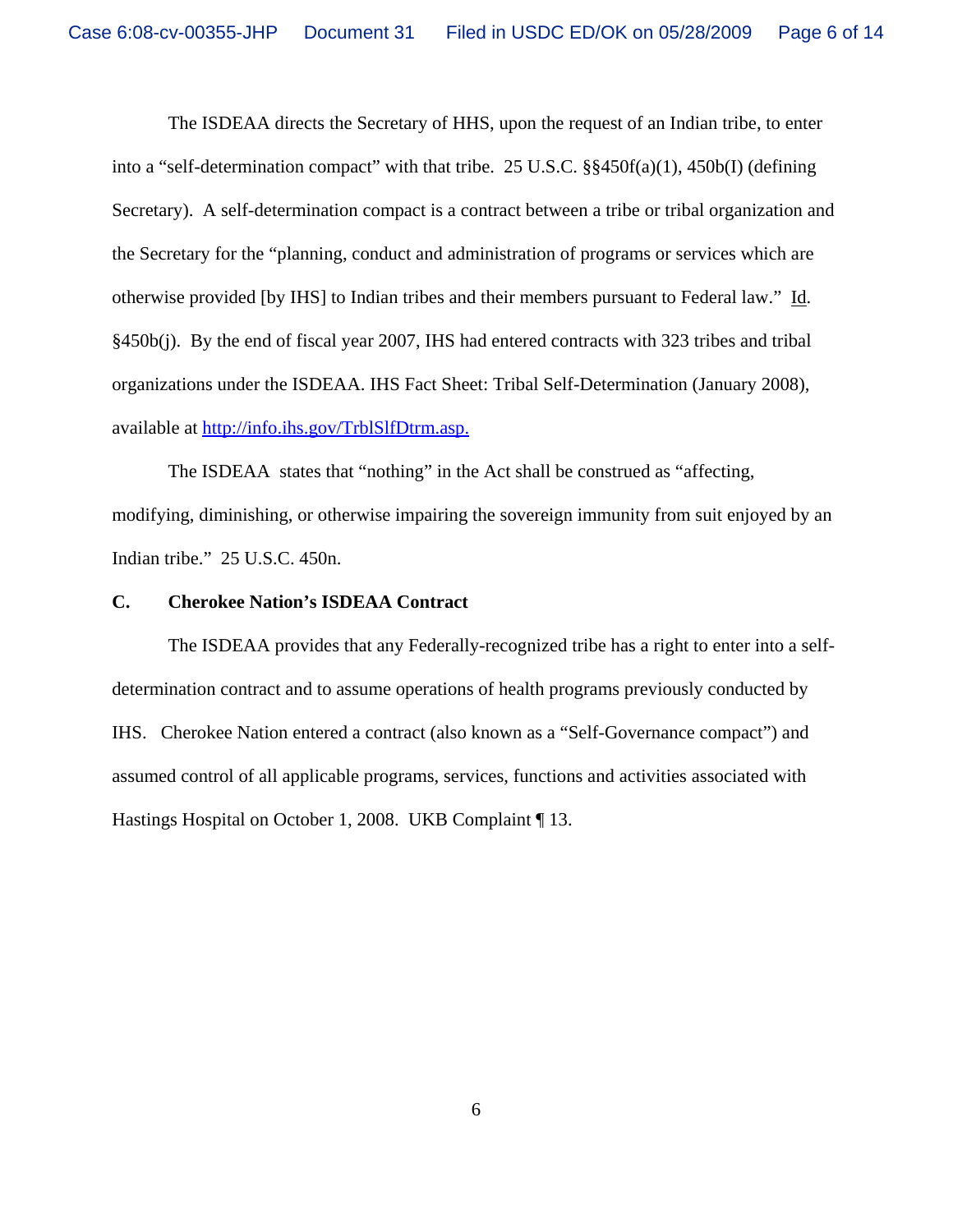#### **III. RULE 19 ANALYSIS**

Under Rule 19, a court must dismiss an action if:  $(1)$  an absent party is required,  $(2)$  it is not feasible to join the absent party and (3) it is determined "in equity and good conscience" that the action should not proceed among the existing parties. Philippines v. Pimentel, U.S. 128 S. Ct. 2180, 2185 (2008). Citizen Potawatomi Nation v. Norton, 248 F.3d 993, 997 (10<sup>th</sup>) Cir. 2001). $^{2}$ 

For the purpose of Rule 19 analysis, the ISDEAA contract at issue in the instant case can be analyzed like any other contract. Cherokee Nation v. Leavitt, 543 U.S. 631, 639 (2005) ("Language [in the ISDEAA] strongly suggests that Congress... meant to treat alike promises made under the Act and ordinary contractual promises."). Because there is nothing unique in the ISDEAA that would change the Rule 19 analysis, the precedent affirming the rights of absent contractors in varying scenarios to be present in lawsuits affecting their contracts is applicable. See e.g., United States ex rel. Hall v. Tribal Dev. Corp.,  $100$  F.3d 476, 479 ( $7<sup>th</sup>$  Cir. 1996) (citing Travelers Indem. Co. v. Household Int'l, Inc., 775 F. Supp. 518, 527 (D. Conn. 1991) ("a contracting party is the paradigm of an indispensable party")) and Kescoli v. Babbitt, 101 F.3d 1304, 1310 ( $9<sup>th</sup>$  Cir. 1996) (Navajo and Hopi nations required parties in a suit by a Navajo Nation member challenging a mining permit issued by the Secretary of the Interior because the action would affect the tribes' lease agreements with the mining company).

<sup>&</sup>lt;sup>2</sup> Rule 19 was changed in 2007. The word "required" replaced the word "necessary" and the word "indispensable" was removed. The changes are stylistic only. Pimentel, 128 S. Ct. at 2184 (agreeing with the Rules Committee comment that the changes to Rule 19 are changes of style and not substance).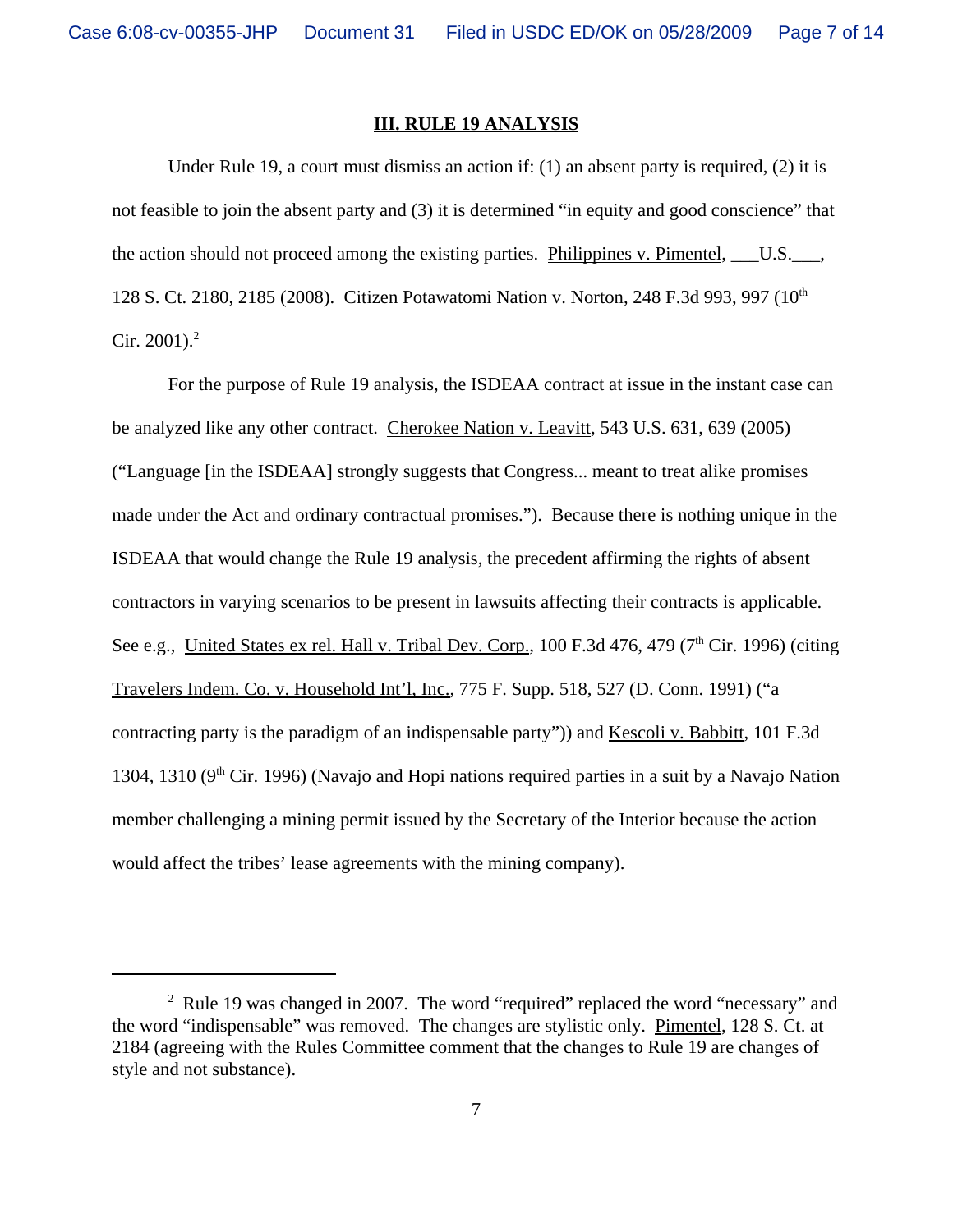A party to a contract is the quintessential "'indispensable party' and no procedural principle is more deeply embedded in the common law than that, in an action to set aside a lease or contract, all parties who may be affected by the determination of the action are indispensable." Jicarilla Apache Tribe v. Hodel, 821 F.2d 537, 540 ( $10<sup>th</sup>$  Cir. 1987) (quoting Lomayaktewa v. Hathaway, 520 F.2d 1324, 1325 ( $9<sup>th</sup>$  Cir. 1975)). In Jicarilla, a petroleum company sued the federal government over its oil and gas leases on the Jicarilla Apache Reservation. Id. at 538. The court affirmed the district court's dismissal of the company's action, finding the Jicarilla Apache Nation indispensable because the "Tribes's interest in the oil leases is at the heart of the controversy" and that it could not be joined because of its sovereign immunity. Id. at 540. See also, United States ex rel. Hall v. Tribal Dev. Corp., 100 F.3d at 479.

In the instant case, as in Jicarilla, the heart of the controversy is a contract - specifically the contract entered into by IHS and the Cherokee Nation. The Cherokee Nation can claim a direct interest relating to the subject of this action because, if UKB is successful, the requested relief will immediately affect the Cherokee Nation's contract with IHS. For example, the requested relief by UKB would enjoin the Cherokee Nation from operating Hastings Hospital.<sup>3</sup> Moreover, such a ruling would potentially disrupt health care services for Cherokee Nation tribal members, UKB tribal members and members of other tribes who are served by the Cherokee Nation at the Hastings Hospital.

Joinder of one of the parties to the contract at issue, the Cherokee Nation, is not feasible because the Cherokee Nation, as an absent tribal sovereign government, possesses sovereign

<sup>3</sup> The Court notes that UKB's Complaint was filed one *day* before the October 1, 2008, transfer of Hastings Hospital under the IHS/CN contract.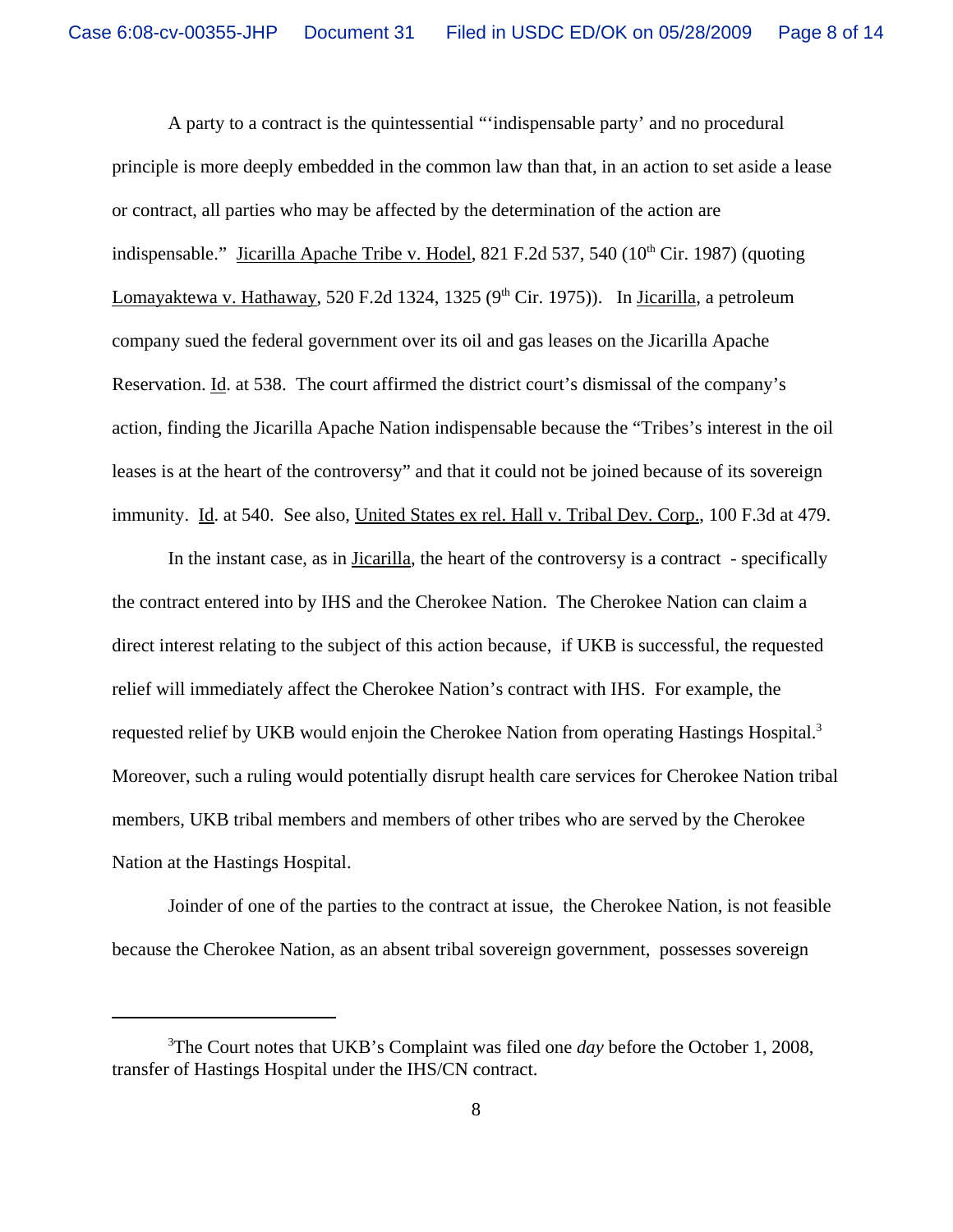immunity. Therefore, for reasons discussed below, this Court, in equity and good conscience, must dismiss the UKB action.

# **A. Cherokee Nation is a Party to the Contract Challenged by the Plaintiff and is Therefore a Required Party under Rule 19(a).**

A party is required if, in its absence: (1) complete relief is not possible among those already parties to the action or (2) the absent party claims a legally protected interest relating to the subject of the action and its interest will be impaired or impeded. Rule 19(a). Citizen Potawatomi Nation, 248 F.3d at 997.

Citizen Potawatomi Nation is one of several courts that has relied on the basic principle that a party to a contract is the paradigm of a party that is required under Rule 19(a). In Citizen Potawatomi Nation, the plaintiff challenged the Department of the Interior's method for calculating the funding that five tribes received through ISDEAA contracts. Id. at 997-1001. The Tenth Circuit Court of Appeals applied a Rule 19 analysis and found its requirements were met because the absent tribes (the Shawnee Tribe, the Kickapoo Tribe of Oklahoma, the Sac & Fox Nation, and the Iowa Tribe of Oklahoma) claimed an interest relating to the subject of the action — a Citizen Potawatomi lawsuit which may have altered the funding that the four absent tribes would receive in their contracts. Id. at 999.

In Tribal Dev. Corp., the plaintiff sought to void contracts regarding goods and services for casinos between the (absent) Menominee Tribe and the Tribal Development Corporation, 100 F.3d at 477. The court held that the Menominee Tribe had a clear commercial stake in the outcome and it was "beyond dispute" that the tribe was a necessary party. Id at 479. In Am. Greyhound Racing, Inc. v. Hull, horse and dog track owners and operators brought an action against the Governor of Arizona challenging the legality of the governor's actions in negotiating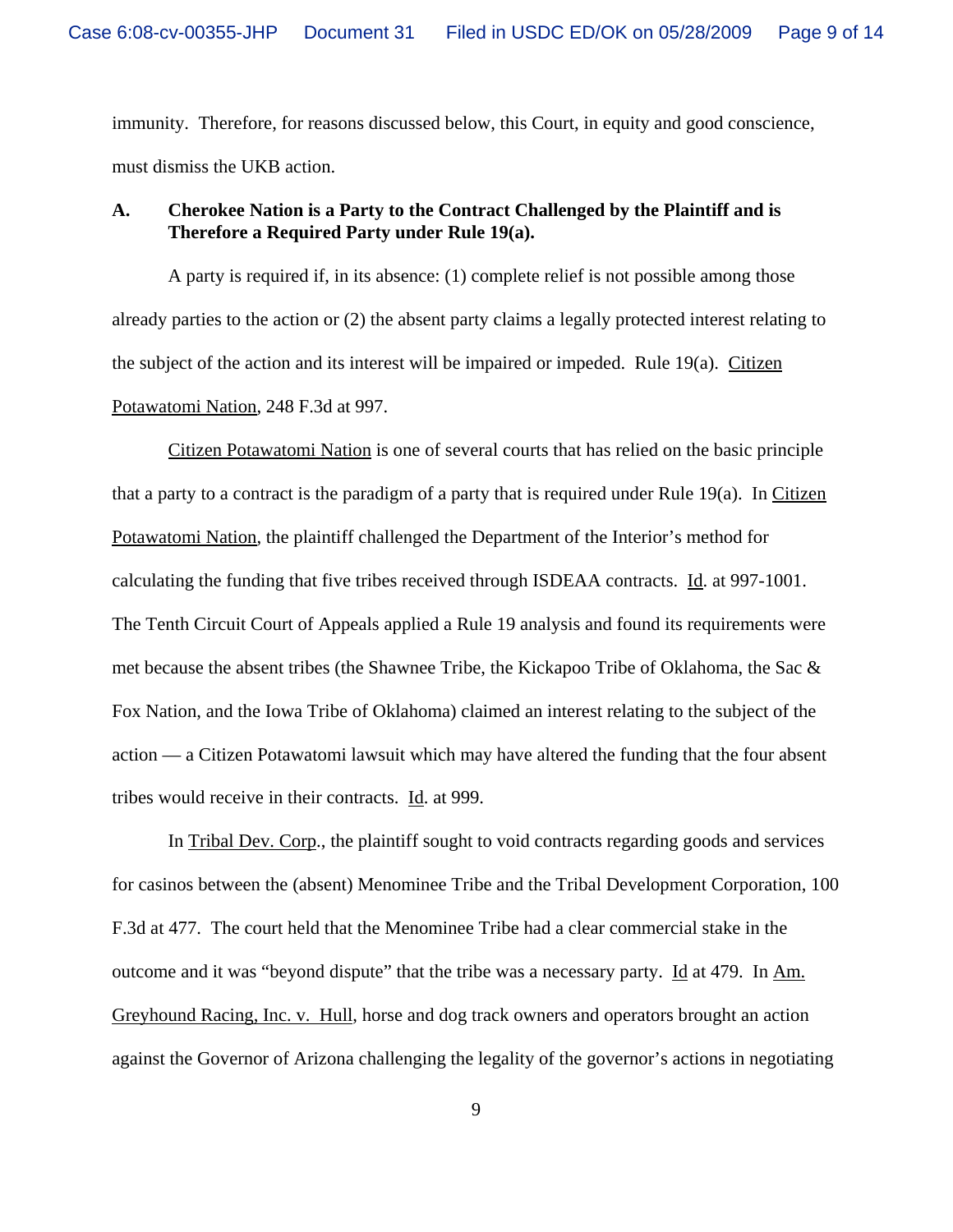new gaming contracts. 305 F.3d 1015, 1018 ( $9<sup>th</sup>$  Cir. 2002). Since litigation might have led to the automatic termination of the gaming contracts, the court found "the interests of the tribes in their compacts are impaired and, not being parties, the tribes cannot defend those interests." Id. at 1023.

In Kescoli v. Babbitt, the court held that the Navajo and Hopi nations were required parties in a suit by a Navajo Nation member challenging a mining permit issued by the Secretary of the Interior because the case would affect the tribes' lease agreements with the mining company. 101 F.3d 1304, 1310 ( $9<sup>th</sup>$  Cir. 1996). Therefore, the caselaw demonstrates the absent contracting party is required because a contracting party has a plain, clear and vital interest in the contract at issue. Here, the Cherokee Nation has a vital and immediate interest because this action involves the Cherokee Nation's contract.<sup>4</sup> Accordingly, the Cherokee Nation is a required party.

## **B. Tribal Sovereign Immunity Renders Any Effort to Join Cherokee Nation, a Required Party, Unfeasible.**

<sup>&</sup>lt;sup>4</sup> In contrast, in a recent case which did not involve a contract, the court found no linkage between the claim of the absent party (the Cherokee Nation) and the subject matter of the action (also filed by the UKB). United Keetoowah Band of Cherokee Indians of Okla. v. U.S., 480 F.3d 1318 (Fed. Cir. 2007). The UKB brought a statutory claim under an independent section of the Cherokee, Choctaw, and Chickasaw Nations Claims Settlement Act ("Settlement Act"), 25 U.S.C. §§ 1779-1779g, that provides a right for the UKB and other specified Tribes to sue the United States over claims about the Arkansas Riverbed Lands of Oklahoma (but that "by its terms... does not apply to the Cherokee, Choctaw, and Chickasaw tribes" who are covered by other sections of the Act). Id. at 1321. The court held that the Cherokee Nation did not possess any interest relating to the UKB's statutory claims and that awarding monetary damages to the UKB under the Settlement Act would not affect the Cherokee Nation's property interest in the Riverbed Lands. Id. at 1325-1326. Therefore, the Tenth Circuit held that the absent Cherokee Nation could not claim an interest in the UKB action and was not a required party. Id.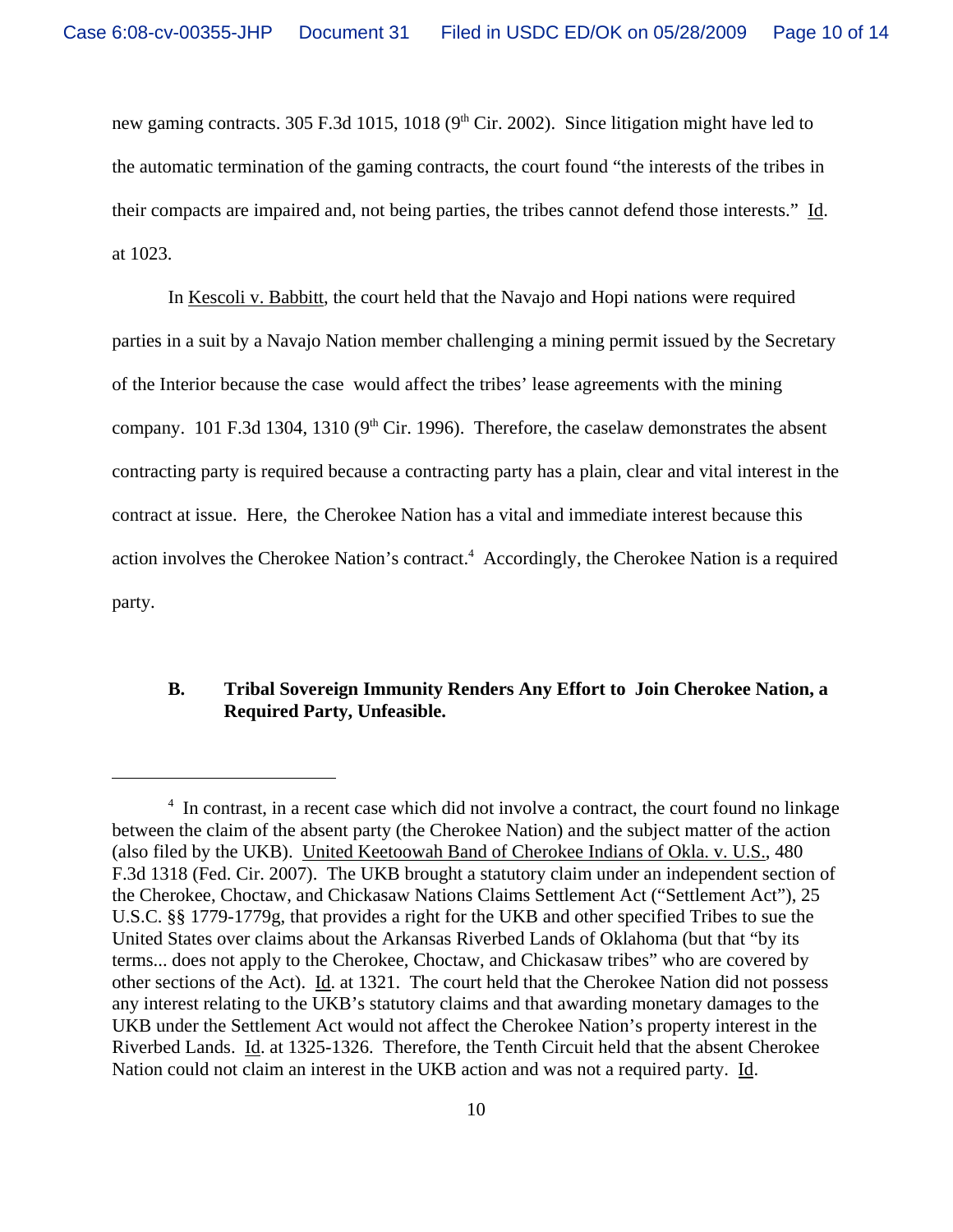Under Rule 19(a), a required party must be joined "if feasible." Because Indian tribes possess sovereign immunity, joinder of a tribe is not feasible unless the tribe waives its immunity or the suit is authorized by Congress. Citizen Potawatomi Nation, 248 F.3d at 997 (citing to Oklahoma Tax Commn. v. Citizen Band Potawatomi Indian Tribe of Okla., 498 U.S. 505, 509 (1991) ("Indian tribes are 'domestic dependent nations' that exercise inherent sovereign authority over their members and territories.... As an aspect of this sovereign immunity, suits against tribes are barred in the absence of an unequivocally expressed waiver by the tribe or abrogation by Congress."). See also Fletcher v. United States, 116 F.3d 1315, 1324 ( $10<sup>th</sup>$  Cir. 1997) and Kiowa Tribe v. Mfg. Technologies, Inc., 523 U.S. 751 (1998). The ISDEAA itself affirms the principle of tribal sovereign immunity, stating that "nothing [in the ISDEAA] shall be construed as... affecting, modifying, diminishing, or otherwise impairing the sovereign immunity from suit enjoyed by an Indian tribe..." 25 U.S.C. 450n. See Okla. Tax Commn., 498 U.S. at 510 (the ISDEAA is one of the statutes through which Congress "reiterated its approval of the doctrine of tribal sovereign immunity").

Because Cherokee Nation is a federally-recognized tribe and immune from suit — and because nothing in the ISDEAA abrogates this immunity — it is not feasible to join the Cherokee Nation in this lawsuit.

# **C. Equity and Good Conscience Dictate that This Action Should Not Proceed Among the Existing Parties.**

The Tenth Circuit has emphasized the "strong policy" favoring dismissal of a case when a tribe cannot be joined because of its sovereign immunity. Davis v. U.S., 192 F.3d 951, 960  $(10<sup>th</sup> Cir. 1999)$ . The court also added that there remains a need to weigh each of the Rule 19(b)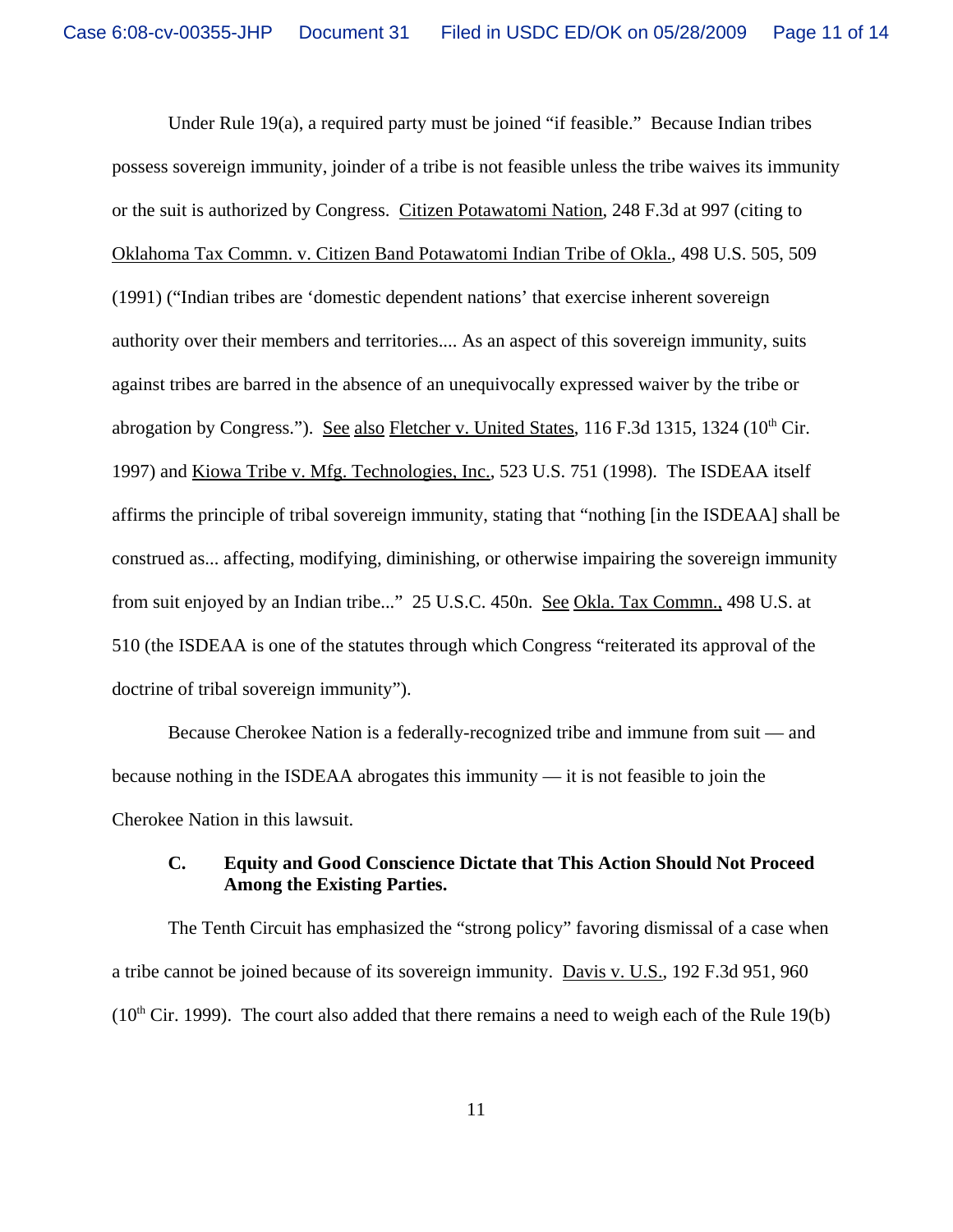factors in order to determine whether, in equity and good conscience, the action should proceed among the existing parties or should be dismissed. Id.

The four factors to be considered in Rule 19(b) are:

(1) the extent to which a judgment rendered in the party's absence might prejudice that party or the existing parties;

(2) the extent to which any prejudice could be lessened or avoided by protective provisions in the judgment, the shaping of the relief, or other measures;

(3) whether a judgment rendered in the party's absence would be adequate; and

(4) whether the plaintiff would have an adequate remedy if the action were dismissed for nonjoinder.

The first factor concerns whether a judgment rendered in the absence of the party would prejudice that party. As discussed in the analysis of Rule 19(a), supra, a judgment rendered concerning the Cherokee Nation's contract in its absence would prejudice the Cherokee Nation. The consideration of the first factor under Rule 19(b) "is essentially the same as the inquiry under [Rule  $19(a)(1)(B)$ ]" into whether the continuation of the action without the absent party will impair the ability of that party to protect its interest. Enterprise Mgt. Consultants v. U.S., 883 F.2d 890, 894, n. 4 (10<sup>th</sup> Cir. 1989).

The second factor — whether measures could be taken to lessen or avoid the prejudice also weighs in favor of dismissal because this Court is unable to lessen or avoid the prejudice to the Cherokee Nation by inserting protective provisions in the judgment or through other measures. In Citizen Potawatomi Nation, the court stated that the absent tribes would suffer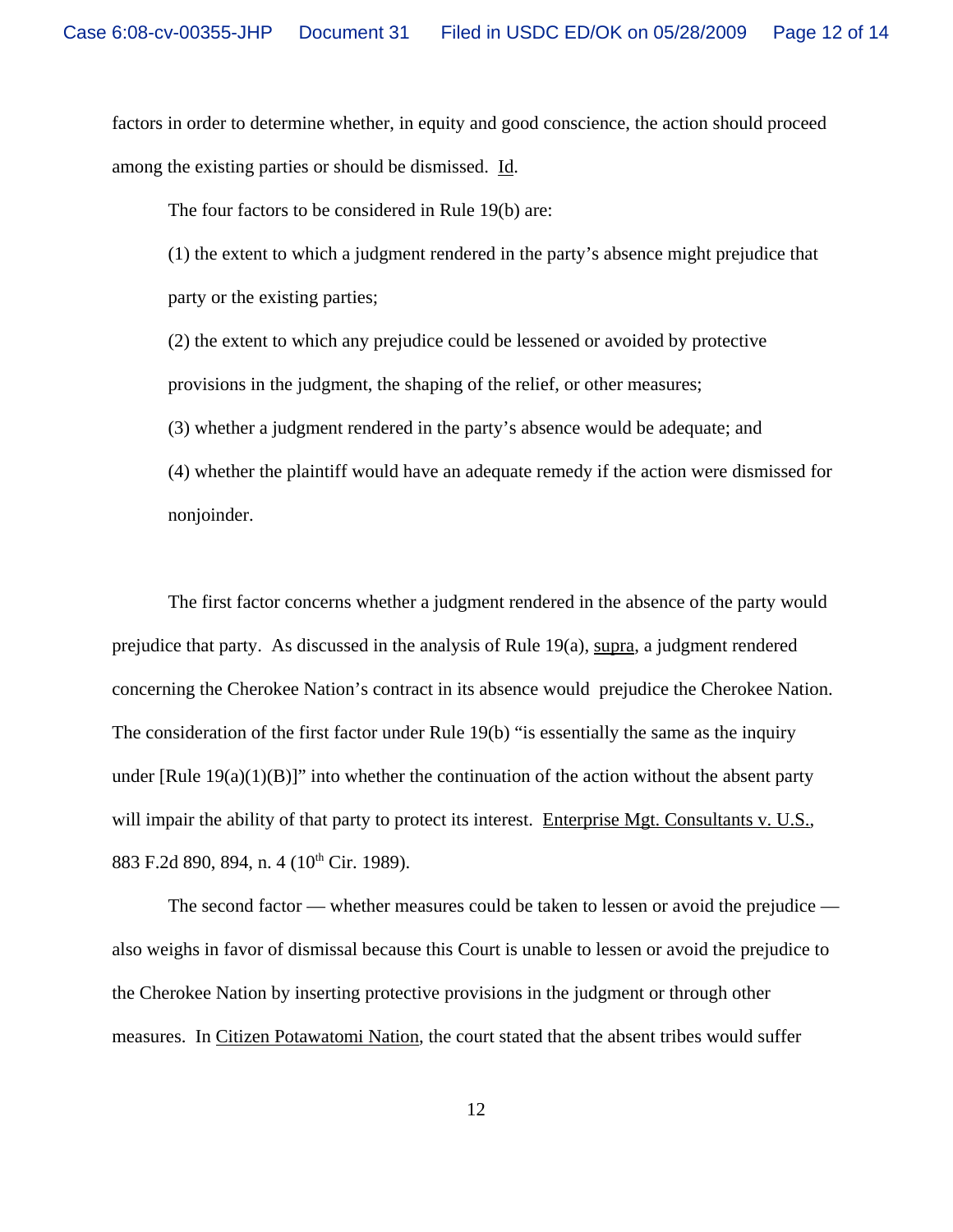substantial prejudice "*and there was no way to lessen that prejudice*." 248 F.3d at 1001 (emphasis added). In the instant case, there is no way to fashion a remedy that would not impact Cherokee Nation's contract. In Citizen Potawatomi Nation, the court affirmed the District Court's dismissal based on these first two Rule 19(b) factors) factors in combination with the strong policy favoring dismissal due to tribal sovereign immunity. Id.

The third factor — whether a judgment rendered in the party's absence would be adequate — concerns the public interest in settling disputes in their totality, thereby avoiding the inefficient administration of justice and multiple litigation. Pimentel, 128 S. Ct. at 2193. Since Cherokee Nation would be a non-party to any judgment, it would not be bound by the court's judgment. In such a case, Cherokee Nation would be entitled to file a separate lawsuit to assert its interests and to challenge any action IHS may be required to take in order to comply with the court's ruling on the contract. Rulings stemming from this litigation could result in conflicting obligations for IHS and subject the United States to multiple lawsuits. The public interest is not favored by disrupting the provision of medical care to Native Americans, whether members of Cherokee Nation, UKB or members of any other tribe who reside in the area served by Hastings Hospital. Nor is the public well-served when the United States is forced to expend resources defending additional lawsuits which may follow any relief granted to the Plaintiff in this case.

This Court recognizes the ability to render an adequate judgment *for UKB* in the absence of other parties is not the issue:

The Supreme Court has explained that Rule 19(b)'s third factor is not intended to address the adequacy of the judgment from the plaintiff's point of view. *See Patterson*, 390 U.S. at 111, 88 S.Ct. 733 ("[T]he plaintiff, who himself chose both the forum and the parties defendant, will not be heard to complain about the sufficiency of the relief obtainable against them."). Rather, the factor is intended to address the adequacy of the dispute's resolution. *See id.* The concern